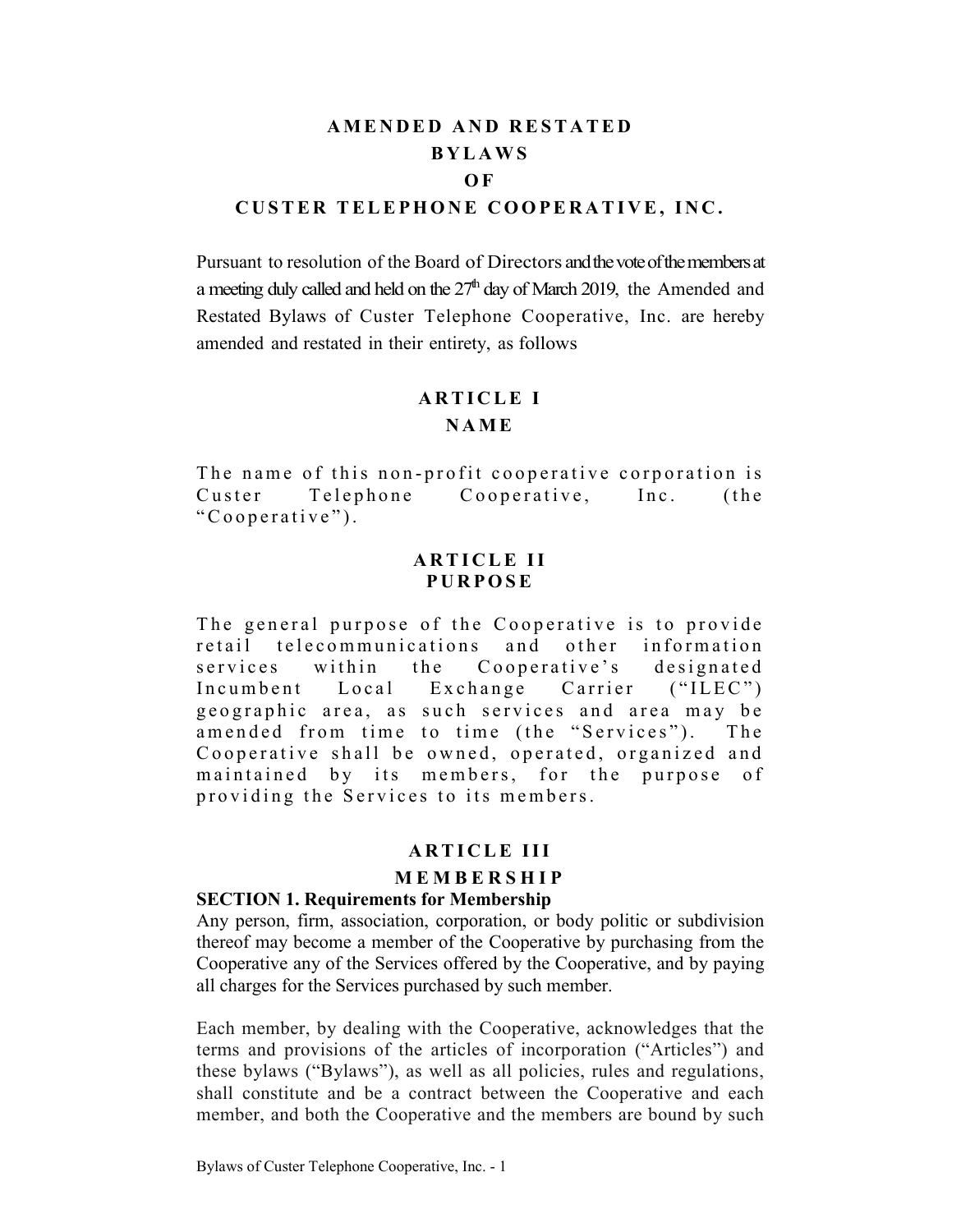contract, as fully as though each member had individually signed a separate instrument containing such terms and provisions.

No member may hold more than one membership in the Cooperative, and no membership shall be transferable, except as, provided in these Bylaws.

The status of all memberships will be reflected upon the books and records of the Cooperative and no membership certificates will be issued.

## **SECTION 2. Joint Membership**

A married couple may obtain a joint membership subject to their compliance with the membership requirements of Section 1 of this Article. The term "member" as used in these Bylaws shall be deemed to include a married couple holding a joint membership and any provisions relating to the rights and liabilities of membership shall apply equally with respect to the holders of a joint membership. Without limiting the generality of the foregoing, joint memberships shall be subject to the following:<br>(a) The presence at a meeting

The presence at a meeting of either or both shall be regarded as the presence of the joint membership and shall constitute a joint wavier of notice of the meeting;

(b) The vote of either separately or both jointly shall constitute one joint vote;

(c) A waiver of notice signed by either or both shall constitute a joint waiver;

(d) Notice to either shall constitute notice to both;

(e) Expulsion of either shall terminate the joint membership;

(f) Withdrawal of either shall terminate the joint membership;

(g) Either but not both may be elected or appointed as an officer or Board Member, provided that both meet qualifications for such office.

# **SECTION 3. Conversion of Membership**

(a) An individual membership may be converted to a joint membership upon the written request of the individual member and the agreement by such member and the spouse of such member to comply with the Articles of Incorporation, Bylaws, and any rules and regulations adopted by the Board. The books and records of the Cooperative shall reflect the changed membership status.

(b) Upon the death of either spouse who is a party to a joint membership, such membership shall be converted to an individual membership to be held solely by the surviving spouse. The books and records of the Cooperative shall reflect the changed membership status. Notwithstanding the foregoing, the estate of the deceased spouse shall not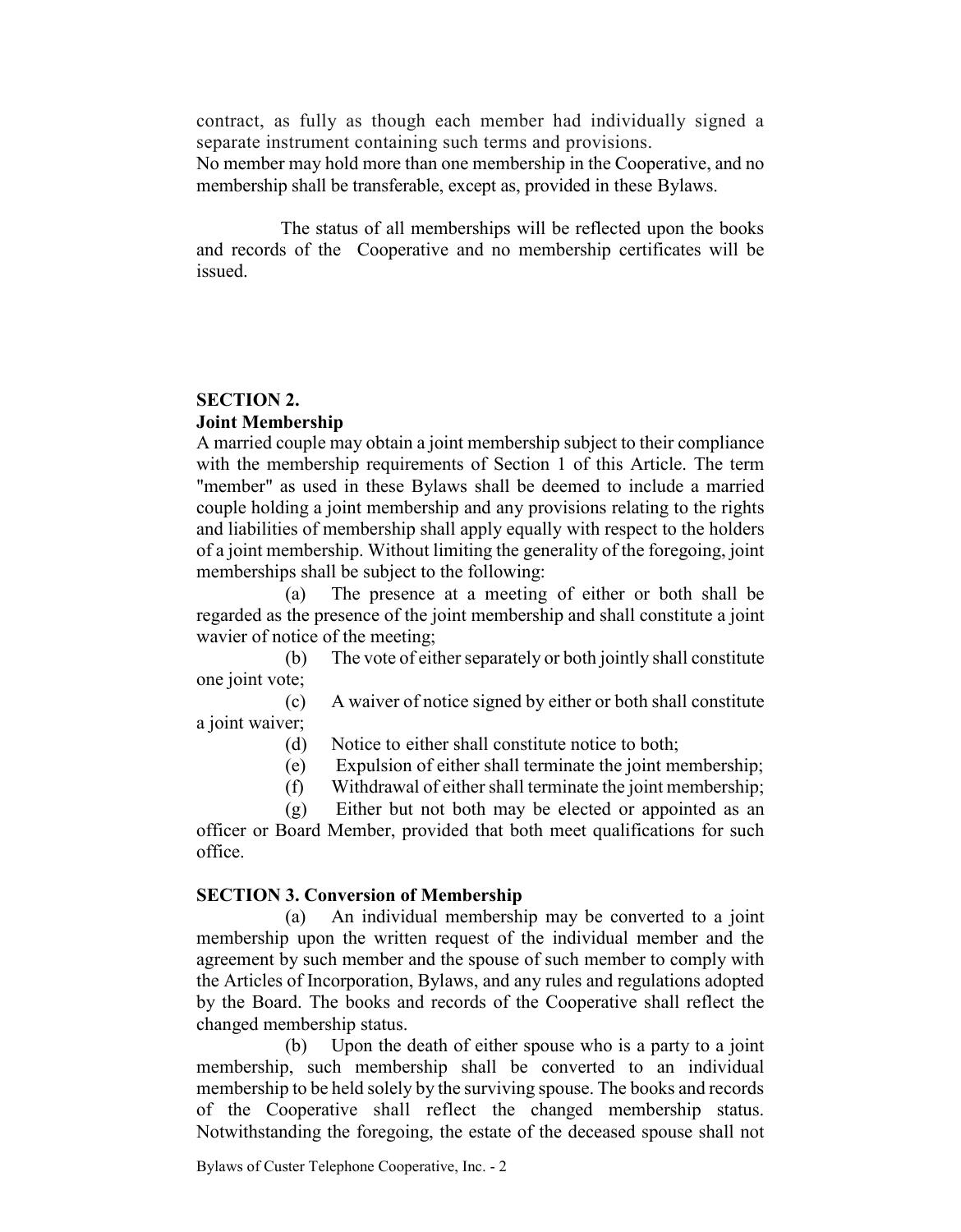be released from any debts due the Cooperative.

## **SECTION 4. Membership Fee**

The Board of Directors of the Cooperative (the "Board") may, in its discretion, institute a membership fee under polices of general application.

## **SECTION 5. Purchase of Services**

Each member must purchase one or more recurring Services from the Cooperative. The Board shall from time to time establish and publish a list of the Services offered by the Cooperative, together with the terms, conditions, prices or rates applicable to each such Service. Each member shall comply with the terms and conditions of Service established by the Board, and shall pay all amounts owed to the Cooperative as and when the same shall become due and payable.

It is expressly understood that all amounts paid by members for Service in excess of the cost and expenses of providing the Service are furnished by the members to the Cooperative as capital, and each member shall be credited with the capital so furnished as provided by these Bylaws. The Cooperative is not obligated to furnish credits for any services which are not billed and collected by the Cooperative, even when such services are partially rendered over the facilities of the Cooperative.

## **SECTION 6**. **Termination of Membership**

(a) Any member may withdraw from membership in accordance with the rules, regulations or policies as established by the Board from time to time. The Board may, by affirmative vote of not less than twothirds of all directors, expel any member who fails to comply with any of the provisions of the Articles, Bylaws or any rules or regulations adopted by the Board.

(b) Upon the withdrawal, death, cessation of Service, or expulsion of a member, the membership of such member shall terminate and be recorded upon the books and records of the Cooperative. Termination of a membership in any manner shall not release a member or such member's estate from any debts due the Cooperative nor for any unpaid bills or any other obligations accruing prior to the termination of such membership.

## **ARTICLE IV RIGHTS AND OBLIGATIONS OF MEMBERS**

## **SECTION 1. Service Obligations.**

The Cooperative will use reasonable diligence to furnish adequate and dependable Services, but the Cooperative cannot and does not guarantee uninterrupted Services nor will it always be able to provide every Service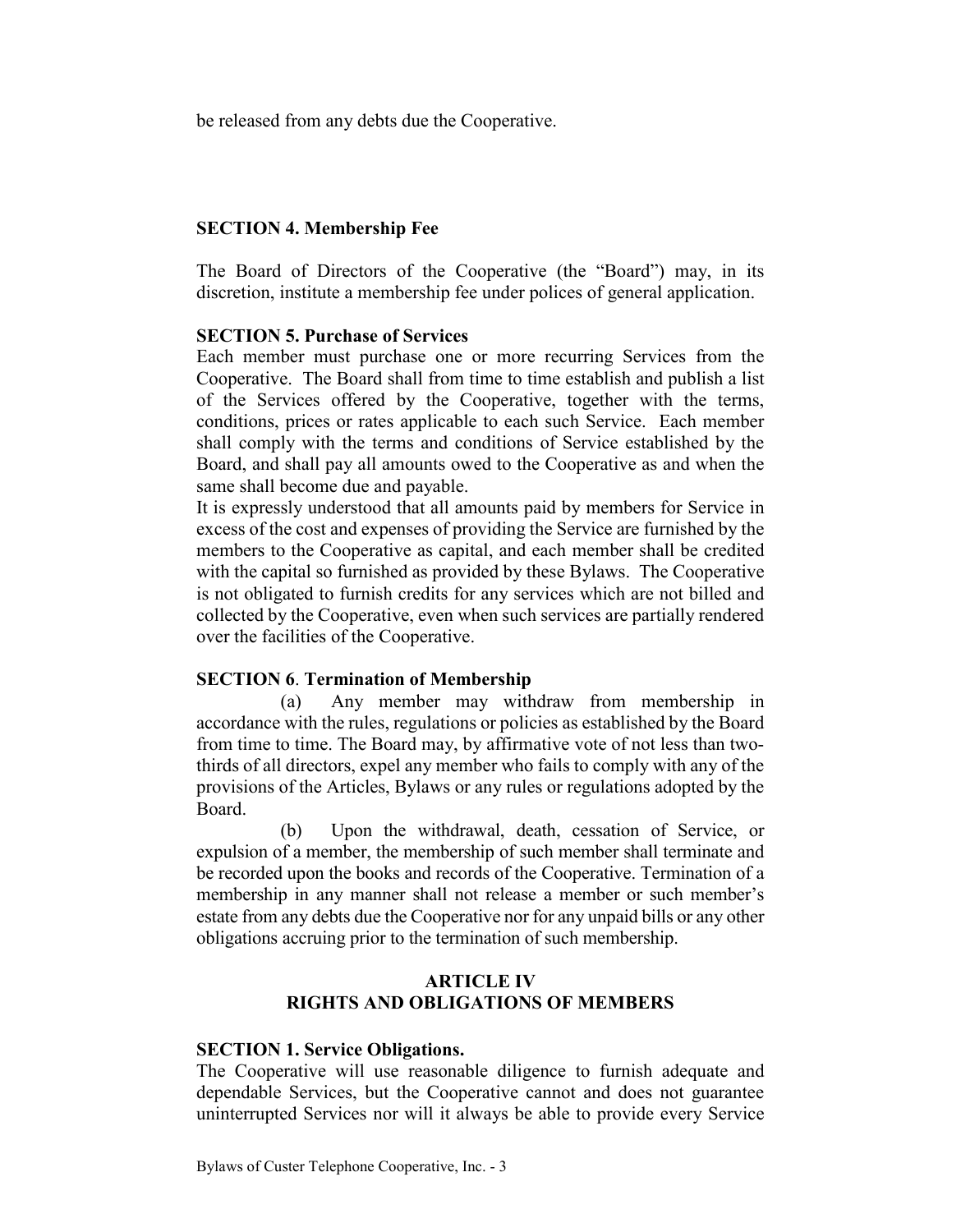desired by each individual member.

## **SECTION 2. Cooperation of the Members in the Extension of Services**

The cooperation of members of the Cooperative is imperative to the successful, efficient and economical operation of the Cooperative. Members who are receiving or who are requesting Service shall be deemed to have consented to the reasonable use of their real property to construct, install, operate, maintain, repair, replace or enlarge communications lines, whether overhead or underground, including all conduit, cables, wires, surface testing terminals, markers and other appurtenances on, over, under, and across, any real property or interest therein owned by said member for the furnishing of Service to said, member, at no cost to the Cooperative. When requested by the Cooperative, the member shall execute any easement or right-of-way contract on a form to be furnished by the Cooperative.

## **SECTION 3. Property Interest of Members**

Upon dissolution of the Cooperative, the property and assets of the Cooperative shall be distributed among the members and former members in the proportion which the aggregate patronage of each member bears to the total patronage of all such members, unless otherwise provided by law, and after all debts and liabilities of the Cooperative shall have been paid, and all capital furnished through patronage shall have been retired as provided in these Bylaws and any policies established by the Board.

## **SECTION 4. Non-Liability for Debts of The Cooperative**

The private property of the members shall be exempt from execution or other liability for the debts of the Cooperative and no member shall be liable or responsible for any debts or liabilities of the Cooperative.

# **ARTICLE V MEETING OF MEMBERS**

## **SECTION 1. Annual Meeting**

The Annual Meeting of the members shall be held on the fourth Wednesday of March of each year at such place in the counties of Custer or Lemhi, State of Idaho, as shall be designated in the Notice of the Meeting, for the purpose of electing directors, passing upon reports from the previous fiscal year and transacting such other business as may come before the meeting. It shall be the responsibility of the Board of Directors to make adequate plans and preparations for the Annual Meeting. If the day fixed for the Annual Meeting shall fall on a legal holiday, such meeting shall be held on the next succeeding business day. Failure to hold the Annual Meeting at the designated time shall not work as a forfeiture or dissolution of the Cooperative.

## **SECTION 2. Special Meetings**

Special meetings of the Members may be called by resolution of the Board

Bylaws of Custer Telephone Cooperative, Inc. - 4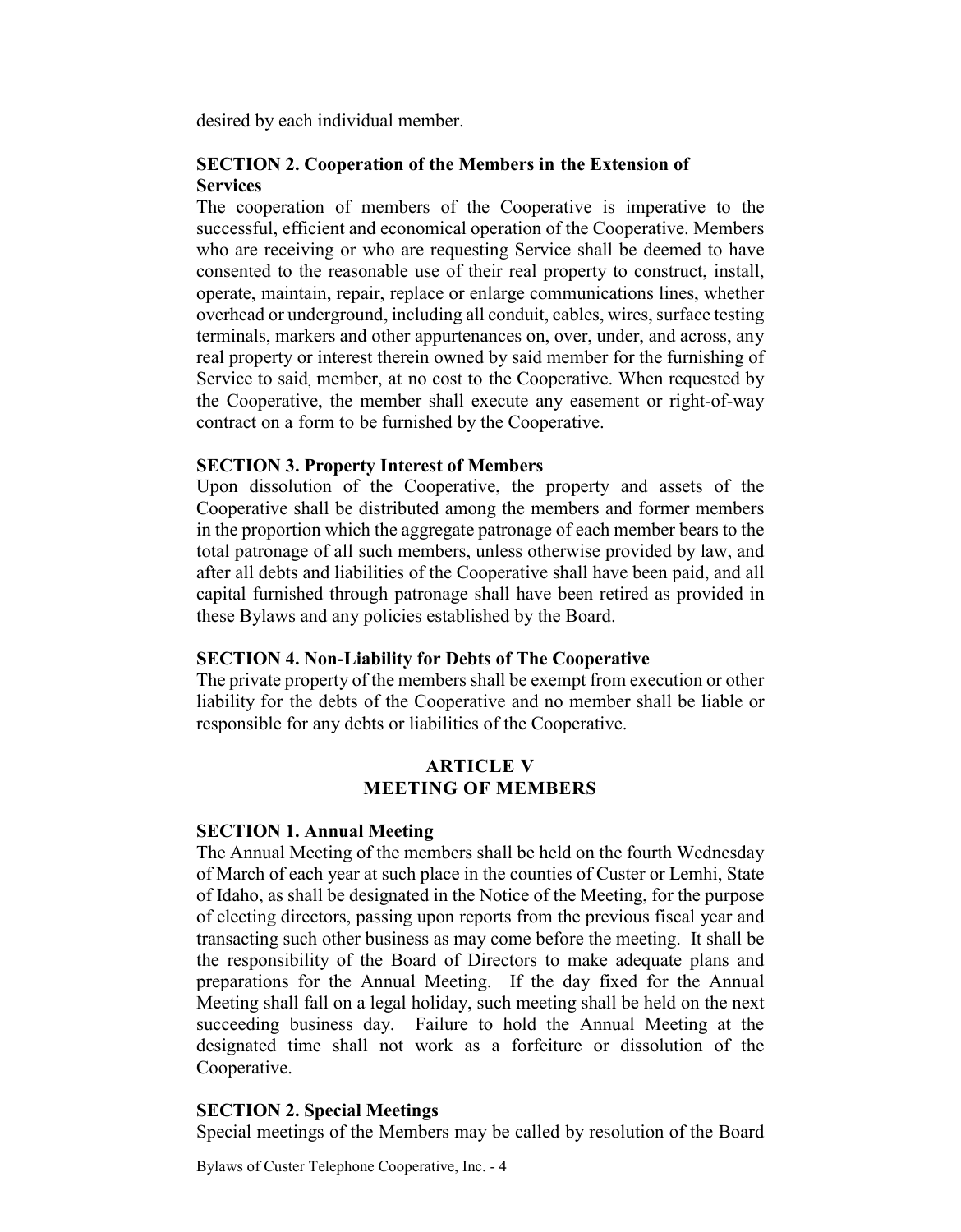of Directors, or upon a written request signed by any three directors, by the President, or by ten per centum or more of all the members and it shall thereupon be the duty of the secretary to cause notice of such meeting to be given as hereinafter provided. Special meetings of the Members may be held at any place within the counties of Custer or Lemhi, State of Idaho, specified in the Notice of the Special Meeting.

#### **SECTION 3. Notice of Members Meetings**

Written or printed notice stating the place, day and hour of the meeting and in case of a Special Meeting or an Annual Meeting at which business requiring special notice is to be transacted, the purpose or purposes for which the meeting is called, shall be delivered not less than ten days nor more than twenty-five days before the date of the meeting, by or at the direction of the secretary, or upon a default in duty by the secretary, by another officer or director of the Cooperative. When notice is required to be given by these Bylaws, it may be delivered by United States mail, personally or by other electronic means, such as facsimile or email transmission. If mailed, such notice shall be deemed to be delivered when deposited in the United States Mail, addressed to the member at such member's address as it appears on the records of the Cooperative, with postage thereon prepaid. If sent electronically, such notice shall be deemed to be delivered when transmitted to the email address or facsimile number of the member on the records of the Cooperative. The failure of any member to receive notice of an annual or special meeting of the members shall not invalidate any action which may be taken by the members at such meeting.

## **SECTION 4. Postponement of a Meeting of the Members**

In the event of inclement weather or the occurrence of a catastrophic event, the meeting of the members may be postponed by the President. Notice of the postponed meeting shall be given by the President in any media of general circulation or broadcast serving the area.

#### **SECTION 5. Quorum**

The presence in person or by proxy of fifty (50) members or that number which is equal to or greater than two percent  $(2%)$  of the total members of the Cooperative, whichever shall be the larger, shall constitute a quorum. If less than a quorum is present at any meeting, a majority of those present in person may adjourn the meeting but no other business may be transacted.

The Cooperative may transact any business at an adjourned meeting that could have been transacted at the original meeting. When a meeting is adjourned to another time or place, no notice is required if the time and place are announced at the original meeting. If the adjournment is for more than forty five (45) days, a notice of the adjourned meeting shall be given to each member as set forth herein.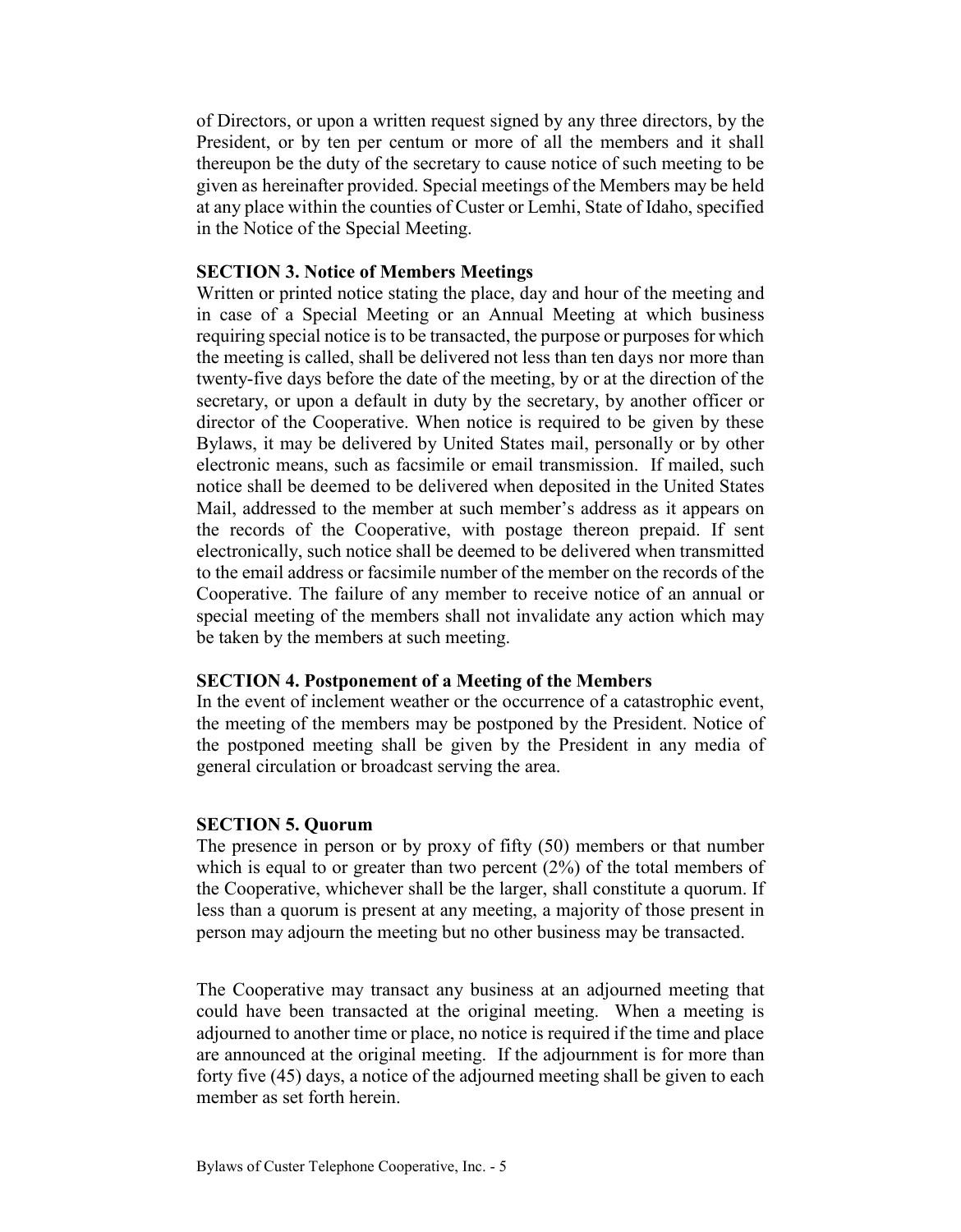The members present at a duly called or held meeting at which a quorum is present may continue to transact business until adjournment, notwithstanding the withdrawal of enough members to leave less than a quorum.

## **SECTION 6. Voting**

Each member shall be entitled to only one vote upon each matter submitted to a vote at a meeting of the members.

A membership held in the name of an entity may be voted by such officer, agent or proxy as the internal documents of such entity may prescribe or, in the absence of such provision, as the governing body of such entity may determine; provided such entity informs the Cooperative at or prior to the meeting of the name of the individual who will cast the vote for such entity member.

A membership held by an administrator, executor, guardian or conservator may be voted by such administrator, executor, guardian or conservator, either in person or by proxy, without a transfer of such membership into such administrator, executor, guardian or conservator's name.

A membership standing in the name of a receiver may be voted by such receiver, and a membership held by or under the control of a receiver may be voted by such receiver without the transfer thereof into such receiver's name if authority so to do be contained in the appropriate order of the court by which such receiver was appointed.

All questions shall be decided by a vote of a majority of the members voting thereon in person or by proxy, except as otherwise provided by law, the Articles or these Bylaws.

# **SECTION 7**. **Proxies**

A member may vote by proxy executed in writing by the member. Such proxy shall be filed with the secretary before or at the time of the meeting. No proxy shall be valid after sixty (60) days from the date of its execution. No proxy shall be valid unless it shall designate the particular meeting at which it is to be voted and no proxy shall be voted at any meeting other than the one so designated or any adjournment of such meeting. A member may give such member's proxy only to another member, and no person may hold more than one proxy at any meeting. The presence of a member at a meeting shall revoke a proxy theretofore executed by such member and such member shall be entitled to vote at such meeting in the same manner and with the same effect as if such member had not executed a proxy. The minutes of each meeting shall report on the number of members represented by proxy.

# **SECTION 8. Order of Business**

The order of business at the annual meeting of the members and, so far as

Bylaws of Custer Telephone Cooperative, Inc. - 6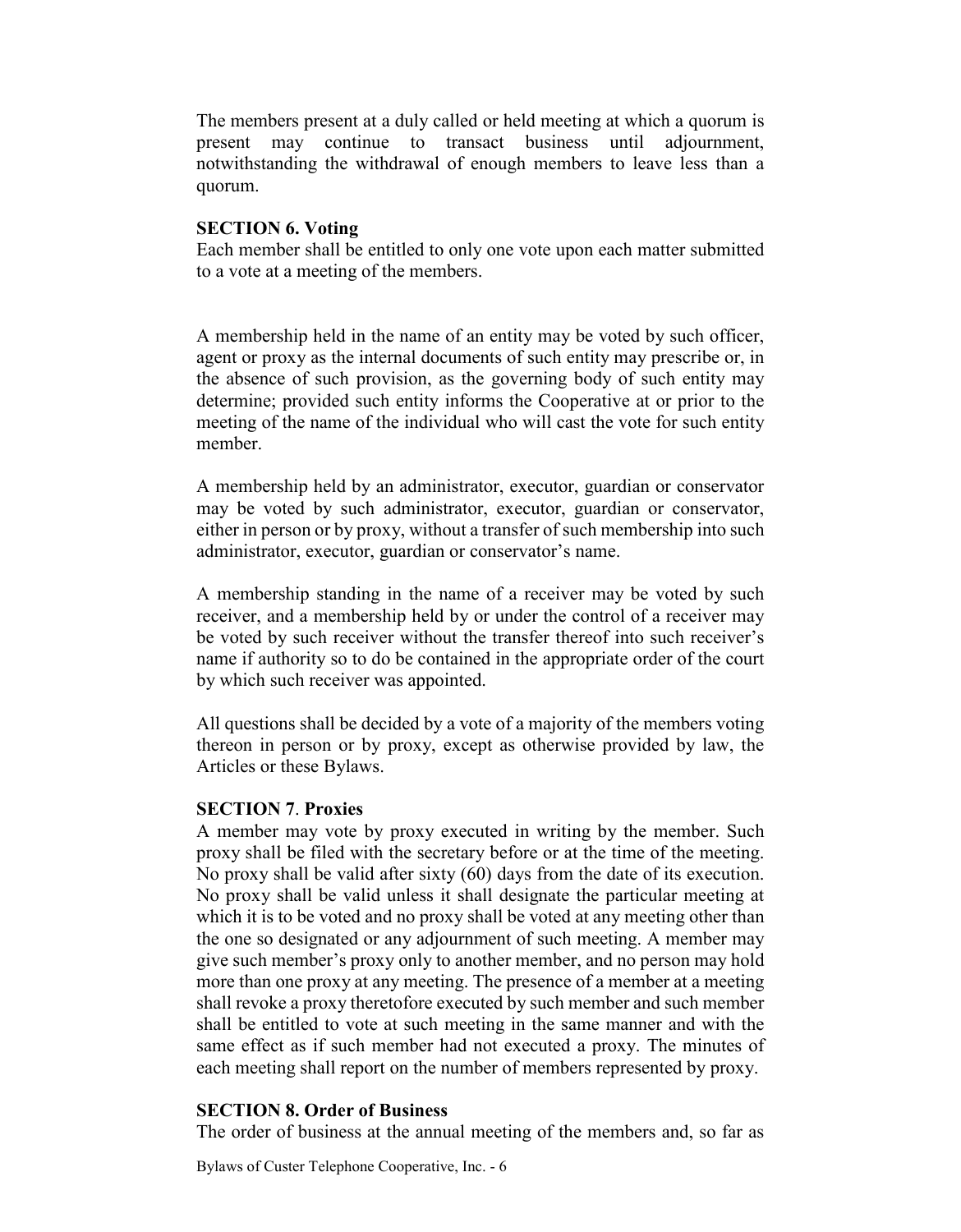possible, at all other meetings of the members, shall be conducted under policies established by the Board and under an agenda essentially as follows, except as otherwise determined by the Board at such meeting:

(a) Report on the number of members present in person in order to determine the existence of a quorum.

(b) Report on the number of members represented by proxy.

(c) Reading of the Notice of the Meeting and Proof of the Due Publication or Mailing thereof, or the waiver of notice of the meeting as the case may be.

(d) Reading of unapproved minutes of previous meetings of the members (or waiver of the requirement that such minutes be read) and the taking of necessary action thereon, including approval thereof as presented.

(e) Presentation and consideration of reports of officers, directors and committees.

- (f) Election of directors.
- (g) Unfinished business.
- (h) New business.
- (I) Adjournment.

Notwithstanding the foregoing, the Board or the members themselves may, from time to time, establish a different order of business for the purpose of assuring the earlier consideration of an action upon any item of business the transaction of which is necessary or desirable in advance of any other item of business; provided that no business other than adjournment of the meeting to another time and place may be transacted until and unless the existence of a quorum is first established.

# **ARTICLE VI BOARD MEMBERS**

#### **SECTION 1. General Powers**

The business and affairs of the Cooperative shall be managed by a board of seven directors which shall exercise all of the powers of the Cooperative except such as are by law, the Articles or these Bylaws, conferred upon or reserved to the members.

#### **SECTION 2. Election and Tenure of Office**

Directors may be elected by a plurality vote of the total members, with the total area to be served by the Cooperative to be divided into four districts to be designated and known as Clayton-East Fork District, Round Valley-Challis District, Pahsimeroi (Ellis and May) District and Elk-Bend District, and with each said district be represented on the Board at all times by the following number of directors:

Clayton-East Fork District - two directors; Round Valley-Challis District – three directors;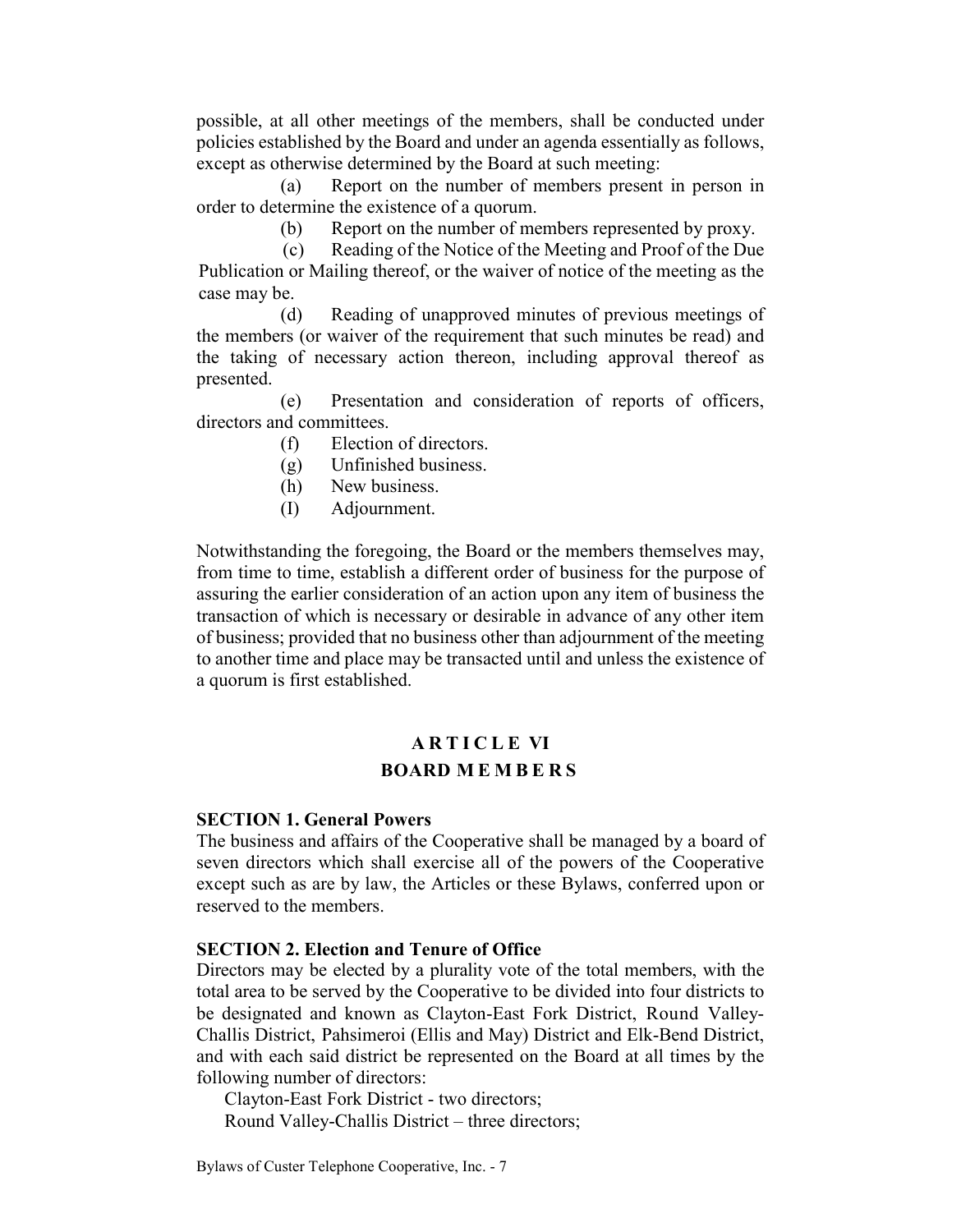| Pahsimeroi (Ellis and May) District – one director;<br>Elk Bend District – one director |
|-----------------------------------------------------------------------------------------|
| Three groups of directors will be established according to the following                |
|                                                                                         |
| one director from Clayton-East Fork District                                            |
| and one director from Round Valley-Challis                                              |
| District                                                                                |
| one director from Round Valley-Challis                                                  |
| District and one director from Pahsimeroi                                               |
| (Ellis and May) District                                                                |
| one director from Round Valley-Challis                                                  |
| District, one director from Clayton-East Fork                                           |
| District and one director from Elk Bend                                                 |
| <b>District</b>                                                                         |
|                                                                                         |

Each said group shall serve for a period of three years from the date of that group's election to the Board of Directors. At those annual meetings in which an election of directors is to occur, Group I directors, Group II directors or Group III directors shall be elected for any expiring terms by a plurality vote of the members at any meeting at which a quorum is present. If an election of directors shall not be held on the day designated herein for the annual meeting, or at any adjournment thereof, a special meeting of the members shall be held for the purpose of electing directors within a reasonable time thereafter.

## **SECTION 3. Qualifications**

No person shall be eligible to become or remain a director or to hold any position of trust in the Cooperative who

(a) Is not a member and bona fide resident in the area served or to be served by the Cooperative; or

(b) Is in any way employed by or financially interested in a competing enterprise or a business selling communications services or supplies, or constructing or maintaining communications facilities.

Upon establishment of the fact that a director is holding office in violation of any of the foregoing provisions, the Board of Directors shall remove such director from office.

Nothing contained in this section shall affect in any manner whatsoever the validity of any action taken at any meeting of the Board at which such director participated in any such action.

## **SECTION 4. Nominations.**

It shall be the duty of the Board to appoint, not less than thirty (30) days nor more than sixty (60) days before the date of a meeting of the members at which directors are to be elected, a committee on nominations consisting of not less than five (5) nor more than eleven (11) members who shall be selected from different sections to insure equitable representation. No member of the Board may serve on such committee. The committee, keeping in mind the principle of geographical representation, shall prepare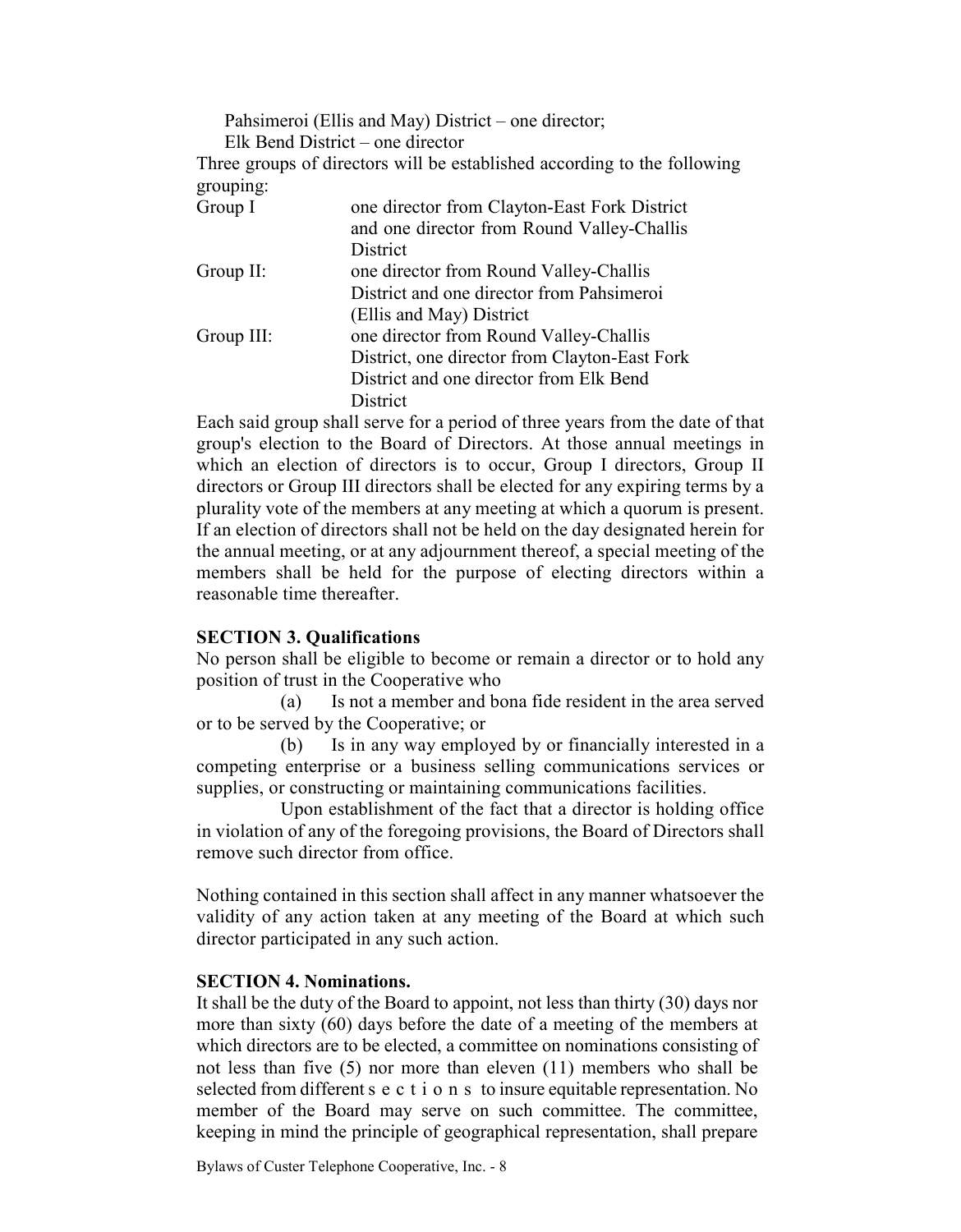and post at the principal office of the Cooperative at least twenty (20) days before the meeting a list of nominations for directors which may include a greater number of candidates than are to be elected. Any fifteen (15) or more members acting together may make other nominations by petitions not less than fifteen (15) days prior to the meeting and the secretary shall post such nominations at the same place where the list of nominations made by the committee is posted. The secretary shall mail with the notice of the meeting or separately, but at least seven (7) days before the date of the meeting, a statement of the number of directors to be elected and the names and addresses of the candidates, specifying separately the nominations made by the committee on nominations and those nominated by petition. Nominations from the floor at the meeting at which the directors are to be elected shall not be closed until at least one minute has passed during which no additional nomination has been made. No member may nominate more than one candidate either by petition or from the floor at the meeting.

#### **SECTION 5**. **Election of Directors.**

Elections of directors shall be by printed ballot. The ballot shall list the names of the candidates nominated by the committee and by petition with such names arranged in alphabetical order by districts.

Any member desiring to vote for a candidate nominated from the floor at the meeting shall write in the name of such candidate beneath the preprinted names set forth on the ballot and stating the particular district which such candidate would represent if elected.

Each member of the Cooperative present in person at the meeting, or present through proxy, shall be entitled to vote for one (1) candidate from each district for which a director is to be elected. The candidate from each district from which a director is to be elected receiving a plurality of votes cast for that office at such meeting shall be declared elected as a director. In the event of any failure of an election of a director at any meeting called for the purpose of such director shall allow the incumbent director whose directorship would have expired to remain as a director until the next member meeting called for the purpose of filling the vacancy at which a quorum is present.

#### **SECTION 6. Removal of Directors by Members**

Any member may bring charges relating to the duties and responsibilities of a director against a director and, by filing with the secretary such charges in writing together with a petition signed by a least ten percent (10%) of the members, may request the removal of such director by reason thereof. Such director shall be informed in writing of the charges at least ten (10) days prior to the meeting of the members at which the charges are to be considered and shall have an opportunity at the meeting to be heard in person or by counsel and to present evidence in respect of the charges; and the person or persons bringing the charges against the director shall have the same opportunity. The question of the removal of such director shall be considered and voted upon at the meeting of the members. No director shall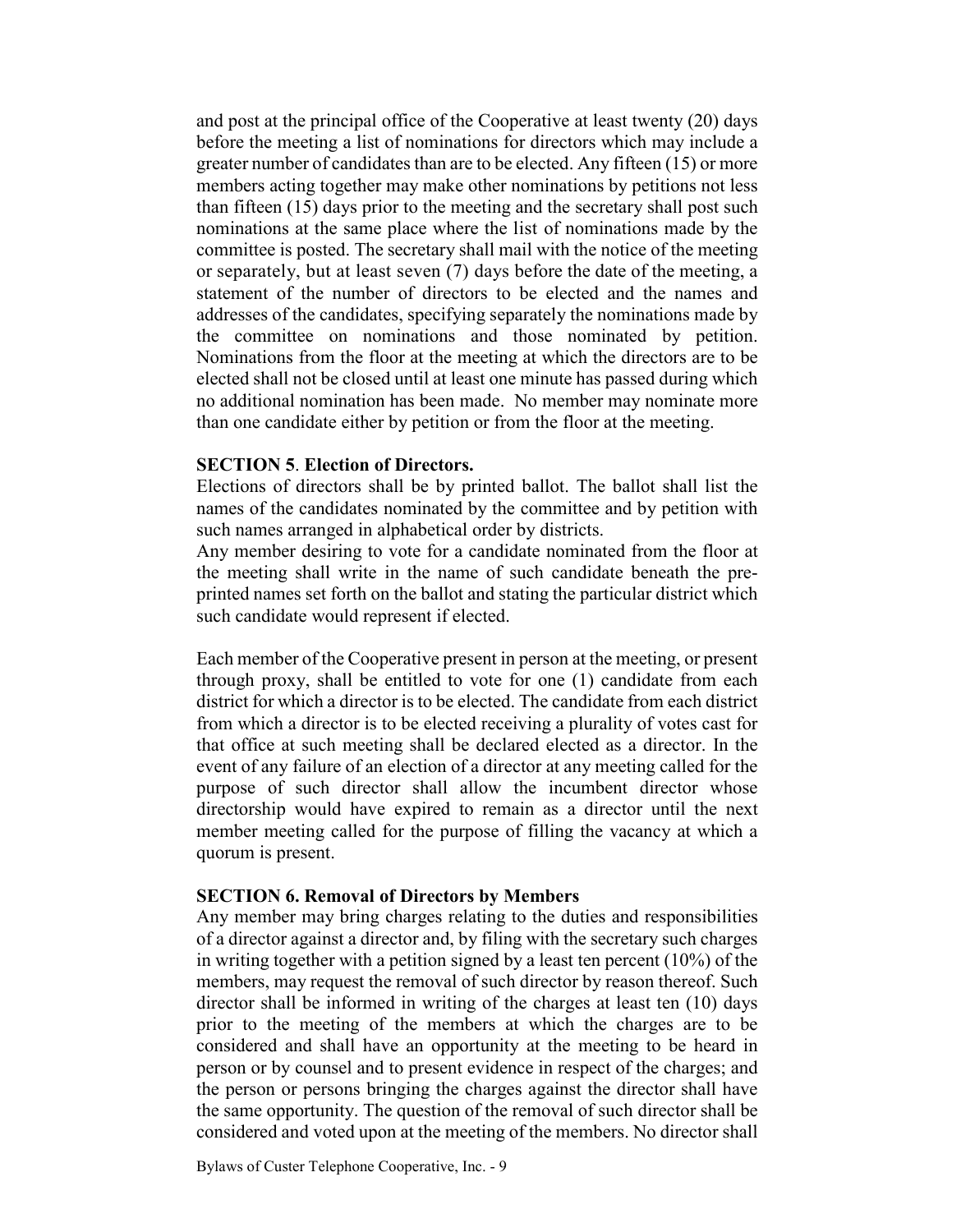be removed unless two thirds (2/3) of the members present at such meeting at which a quorum is present vote to remove such director. Any vacancy created by such removal may be filled by vote of the members at such meeting without compliance with the foregoing provisions with respect to nominations.

A director may resign at any time by written notice delivered to the Board or to the president or secretary of the Cooperative. A resignation is effective when the notice is delivered unless the notice specifies a later date. The pending vacancy may be filled before the effective date but the successor shall not take office until the effective date.

#### **SECTION 7. Vacancies**

Subject to other provisions of these Bylaws with respect to the filing of a vacancy or vacancies occurring on the Board caused by the death, resignation or removal of directors , which are not filled by the members at a meeting where such removal occurred, shall be filled by the affirmative vote of a majority of the remaining directors for the unexpired portion of the term.

#### **SECTION 8. Compensation**

Directors may, as determined by resolution of the Board, receive compensation for each day or portion thereof spent on Cooperative business, such as attendance at meetings, conferences, and training programs, or performing committee assignments when authorized by the Board. In addition, in accordance with resolutions of the Board or other general policies of the Cooperative relating to compensation, directors may be reimbursed for expenses actually and necessarily incurred in carrying out such business, or granted a reasonable expense allowance or per diem by the Board in lieu of detailed accounting of expenses. Such expenses may include travel, lodging and meals when traveling on Cooperative business. No director shall receive compensation for serving the Cooperative in any other capacity, nor shall any close relative of a director receive compensation for serving the Cooperative, unless the service by such director or close relative shall have been approved in advance by the Board.

#### **SECTION 9. Rules, Regulations, Rate Schedules and Contracts**

The Board shall have power to make, adopt, amend, abolish and promulgate such rules, regulations, rate classifications, rate schedules, contracts, security deposits and any other types of deposits, payments or charges, including contributions in aid of construction, not inconsistent with law or the Articles or Bylaws as it may deem advisable for the management, administration and regulation of the business and affairs of the Cooperative or, cause such to be submitted for any appropriate governmental regulatory approval. Further, the Board may constitute itself into committees for the purpose of studying and making recommendations to the full Board in the course of its decisionmaking processes.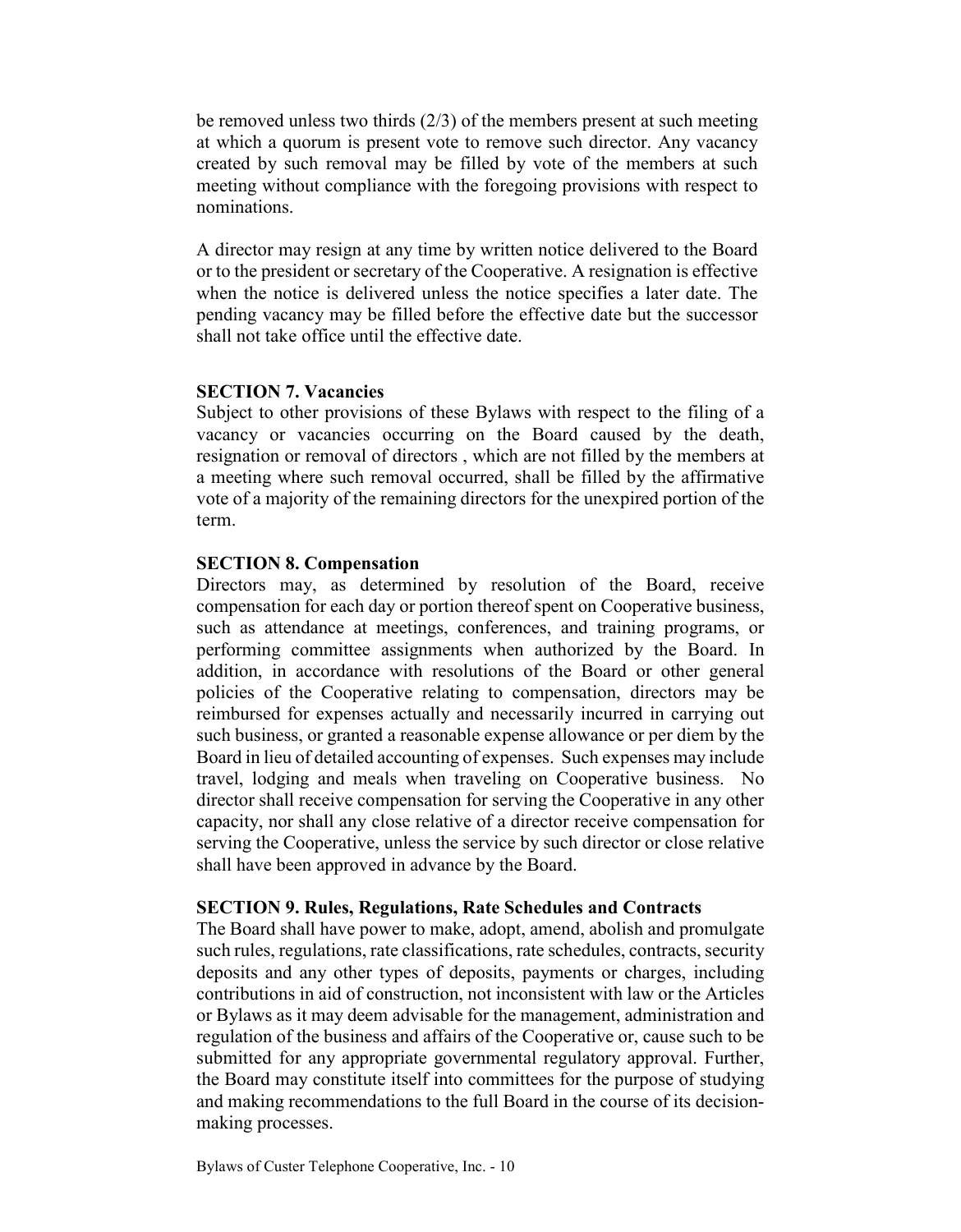#### **SECTION 10. Accounting Systems and Reports**

The Board shall cause to be established and maintained a complete accounting system of the Cooperative's financial operations and conditions, and shall, after the close of each fiscal year, cause to be made a full, complete and independent audit of the Cooperative's accounts, books and records reflecting financial operations during, and financial condition as of the end of such year. The Board may authorize special audits, complete or partial, at any time and for any specified period of time.

#### **ARTICLE VII MEETINGS OF DIRECTORS**

#### **SECTION 1. Regular Meetings**

A regular meeting of the Board shall be held without notice, immediately after, and at the same place as the annual meeting of the members. A regular meeting of the Board shall also be held monthly at such time and place in Custer or Lemhi County, State of Idaho, as the Board may provide by resolution. Such regular monthly meeting may be held without notice other than such resolution fixing the time and place thereof.

#### **SECTION 2. Special Meetings**

Special meetings of the Board may be called by the President or by any three (3) directors, and it shall thereupon be the duty of the secretary to cause notice of such meeting to be given as hereinafter provided. The president or the directors calling the meeting shall fix the time and place (which shall be in Custer or Lemhi County, State of Idaho), for the holding of the meeting.

#### **SECTION 3. Teleconference Meetings.**

Unless the Articles provide otherwise, any member of the Board, or of any committee thereof, may participate in a regular or special meeting by, or conduct the meeting through the use of any means of conference telephone or similar communications equipment by which all directors participating in the meeting may simultaneously hear and speak to each other during the meeting. A director participating in a meeting by such means is deemed to be present in person at such meeting.

#### **SECTION 4. Notice of Directors Meetings**

Written notice of the time, place and purpose of any special meeting of the Board shall be delivered to each director not less than five (5) days previous thereto either personally or by mail, electronic mail or facsimile transmission by or at the direction of the Secretary, or upon a default in duty by the Secretary, by the President or the directors calling the meeting. If mailed, such notice shall be deemed to be delivered when deposited in the United States mail addressed to the director at such director's address as it appears on the records of the Cooperative with postage thereon prepaid. If sent by electronic mail or facsimile, such notice shall be deemed to be delivered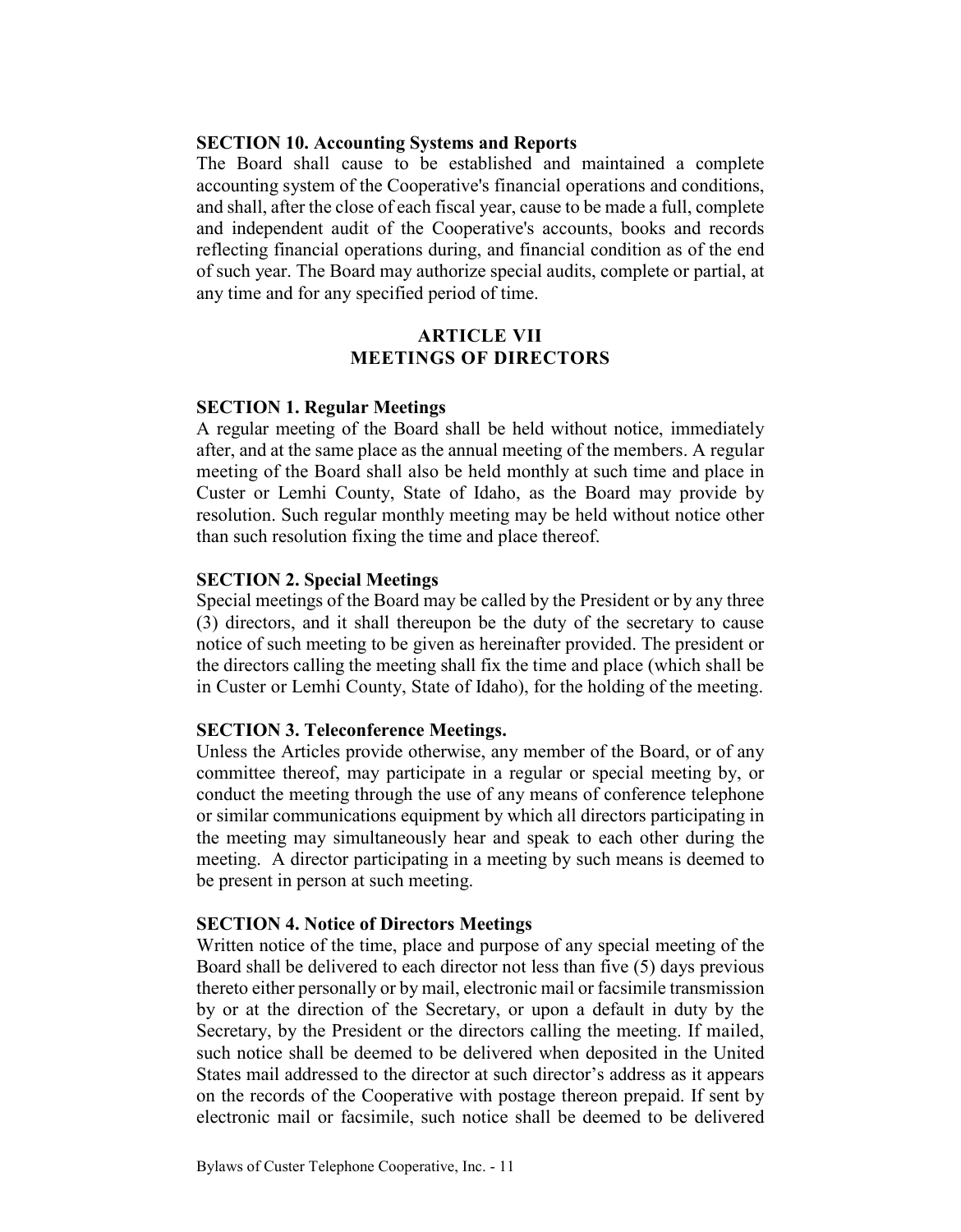when transmitted to the email address or facsimile number of the director on the records of the Cooperative.

#### **SECTION 5. Quorum**

A majority of the directors on the Board shall constitute a quorum, provided, that if less than such majority of the directors is present at said meeting, a majority of the directors present may adjourn the meeting to another time and place; and provided further, that the secretary shall notify any absent directors of the time and place of such adjourned meeting. The act of the majority of the directors present at a meeting at which a quorum is present shall be the act of the Board.

## **ARTICLE VIII OFFICERS**

## **SECTION 1. Number.**

The officers of the Cooperative shall be a President, Vice President, Secretary, Treasurer, and such other officers as may be determined by the Board from time to time. The offices of Secretary and of Treasurer may be held by the same person.

## **SECTION 2. Election and Term of Office**

The officers shall be elected by ballot, annually by the Board at the meeting of the Board held immediately after the annual meeting of the members. If the election of officers shall not be held at such meeting, such election shall be held as soon thereafter as conveniently may be. Each officer shall hold office until the first meeting of the Board following the next succeeding annual meeting of the members or until such officer's successor shall have been elected and shall have qualified. Except as otherwise provided in these Bylaws, the vacancy in any office shall be filled by the Board for the unexpired portion of the term.

## **SECTION 3. Removal of Officers and Agents by Directors**

Any officer or agent elected or appointed by the Board may be removed by the Board for cause whenever in its judgment the best interests of the Cooperative will be served thereby. In addition, any member of the Cooperative may bring charges against any officer, and by filing with the Secretary such charges in writing together with a petition signed by ten percent (10%) of the members, or seventy-five members, whichever is less, may request the removal of such officer. The officer against whom such charges have been brought shall be informed in writing of the charges at least ten (10) days prior to the Board meeting at which the charges are to be considered and shall have an opportunity at the meeting to be heard in person or by counsel and to present evidence in respect of the charges; and the person or persons bringing the charges against the officer shall have the same opportunity.

# **SECTION 4. President**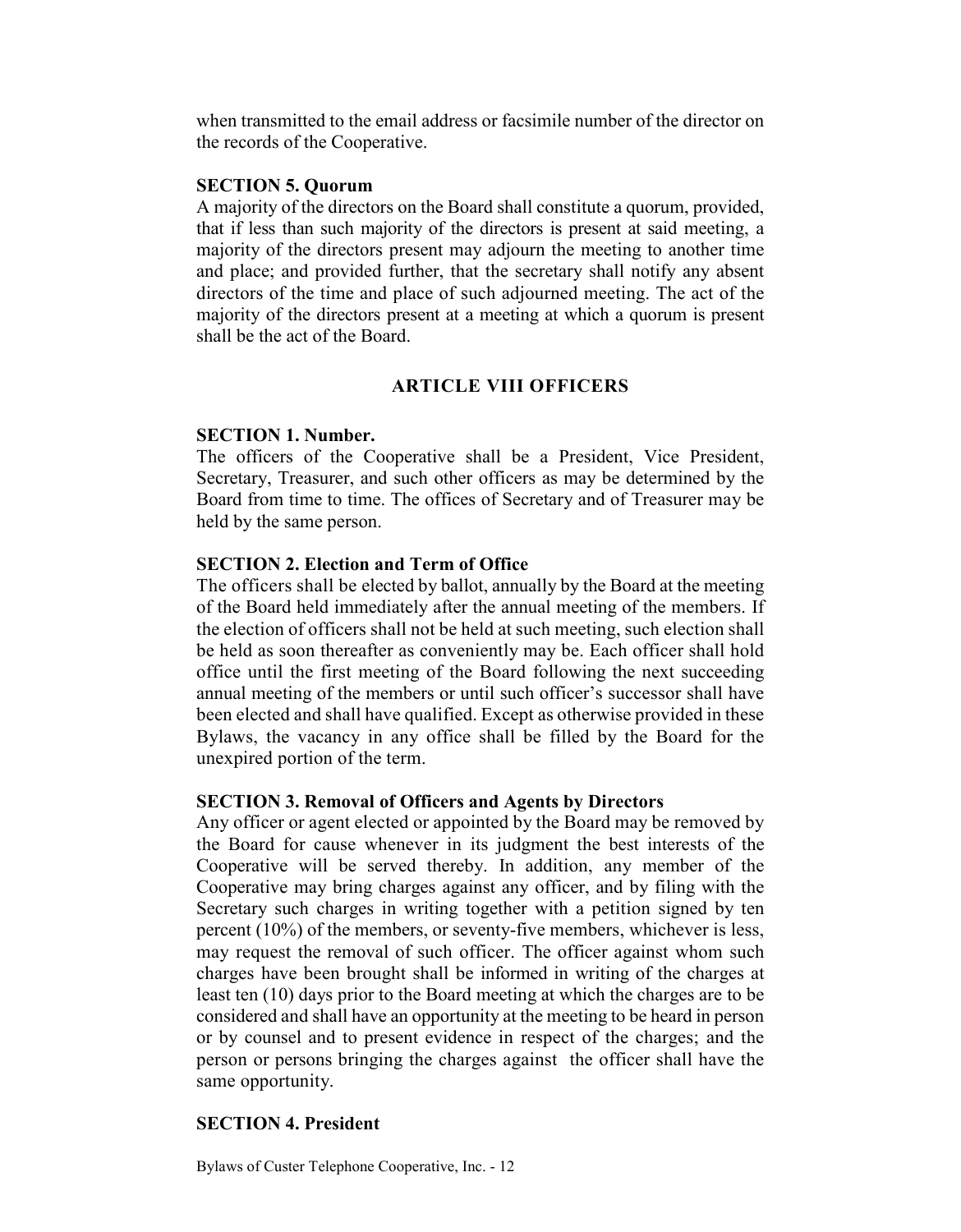The President shall

(a) Be the principal executive officer of the Cooperative and, unless otherwise determined by the Board, shall preside at all meetings of the members and the Board; and

(b) Sign, with the secretary, any deeds, mortgages, deeds of trust, notes, bonds, contracts, or other instruments authorized by the Board to be executed, except in cases in which the signing and execution thereof shall be expressly delegated by the Board or by these Bylaws to some other officer or agent of the Cooperative, or shall be required by law to be otherwise signed or executed; and

**(c)** In general, perform all duties incident to the office of President and such other duties as may be prescribed by the Board from time to time.

## **SECTION 5. Vice President**

In the absence of the President, or in the event of the President's inability or refusal to act, the Vice President shall perform the duties of the President, and when so acting, shall have all the powers of and be subject to all the restrictions upon the President. The Vice President shall also perform such other duties as from time to time may be assigned by the Board.

# **SECTION 6. Secretary**

The Secretary shall be responsible for the following:

(a) Keeping the minutes of the meetings of the members and of the Board in one or more books provided for that purpose;

(b) Seeing that all notices are duly given in accordance with these Bylaws or as required by law;

(c) Being custodian of the corporate records and of the seal of the Cooperative and affixing the seal of the Cooperative to all documents, the execution of which on behalf of the Cooperative under its seal is duly authorized in accordance with the provisions of these Bylaws;

(d) Keeping a register of the names, post office addresses, and electronic mail addresses (if available) of all members;

(e) Having general charge of the books of the Cooperative;

(f) Keeping on file at all times a complete copy of the Articles and Bylaws of the Cooperative containing all amendments thereto (which copy shall always be open to the inspection of any member) and at the expense of the Cooperative, forwarding a copy of the Bylaws and of all amendments thereto to each member; and

(g) In general performing all duties incident to the Office of Secretary and such other duties as from time to time may be assigned by the Board.

# **SECTION 7. Treasurer**

The Treasurer shall

(a) Have charge and custody of and be responsible for all funds and securities of the Cooperative;

(b) Be responsible for the receipt of and the issuance of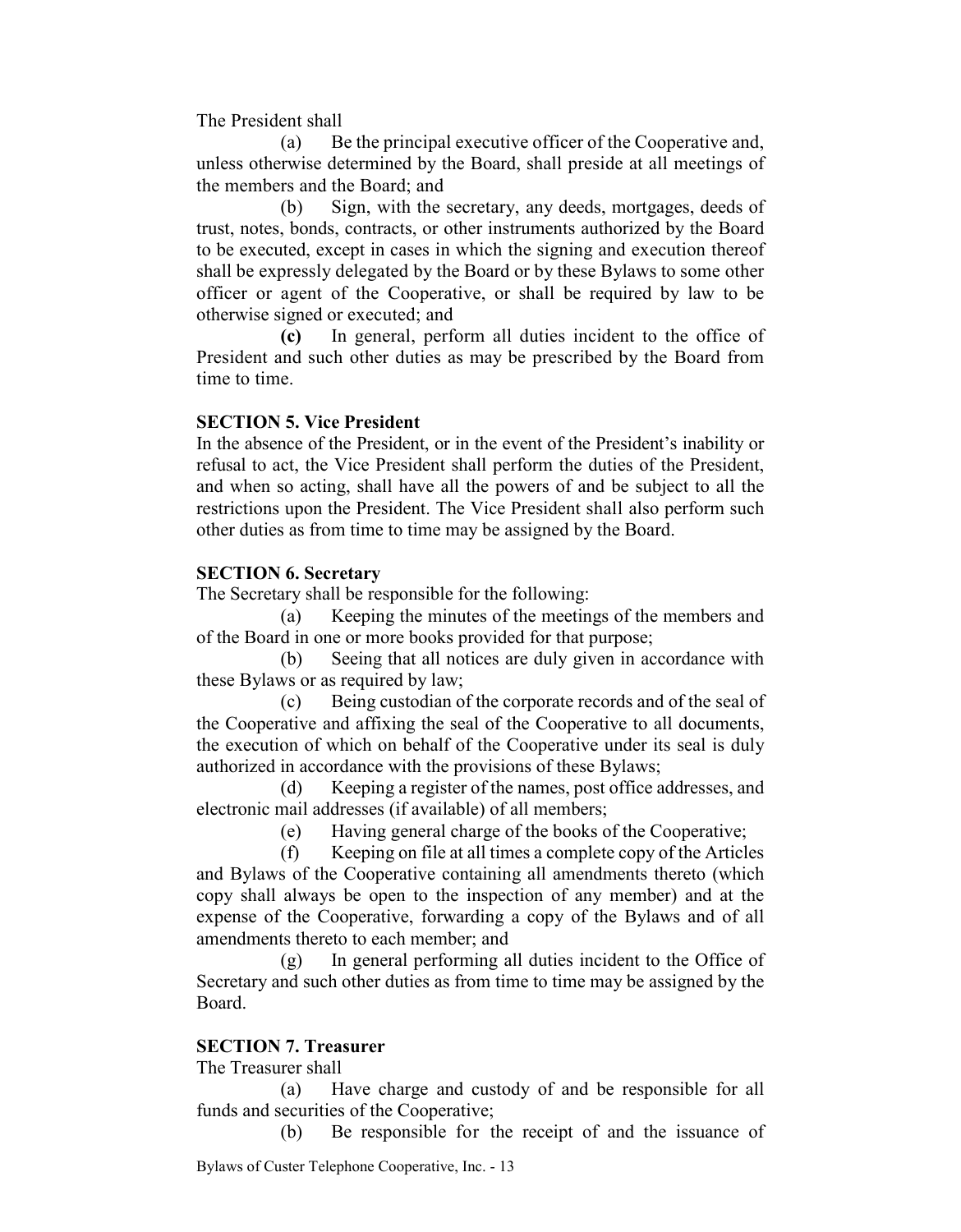receipts for all moneys due and payable to the Cooperative and for the deposit of all such moneys in the name of the Cooperative in such bank or banks as shall be selected in accordance with the provisions of these Bylaws; and

**(c)** In general, perform all the duties incident to the office of Treasurer and such other duties as from time to time may be assigned by the Board.

## **SECTION 8. Manager or Chief Executive Officer**

The Board may appoint a manager or chief executive officer of the Cooperative. Such manager or chief executive officer shall not be required to be a member of the Cooperative at the time of appointment, but shall be required to become a member within a reasonable time after such appointment as determined by the Board. Any person appointed as a manager or chief executive officer on an interim basis shall not be required to be a member unless offered the position on a permanent basis. The manager or chief executive officer shall perform such duties and shall exercise such authority as the Board may from time to time vest in such manager or chief executive officer.

## **SECTION 9. Bonds of Officers**

The Board in its discretion may require the Treasurer and any other officer or agent of the Cooperative charged with responsibility for the custody of any of its funds or property to give bond in such sum and with such surety as the Board may determine. The Board in its discretion may also require any other officer, agent or employee of the Cooperative to give bond in such amount and with such surety as it shall determine. The cost of all such bonds shall be borne by the Cooperative.

## **SECTION 10. Compensation**

The powers, duties and compensation of officers, agents and employees shall be fixed by the Board, subject to the provisions of these Bylaws with respect to compensation for directors and close relatives of' directors.

## **SECTION 11. Reports**

The officers of the Cooperative shall submit at each annual meeting of the members reports covering the business of the Cooperative for the previous fiscal year. Such reports shall set forth the condition of the Cooperative at the close of such fiscal year.

# **ARTICLE IX INDEMNIFICATION AND INSURANCE**

# **SECTION 1. Scope of Indemnification.**

The Cooperative shall indemnify and advance funds to or on behalf of the directors, officers, employees and agents of the Cooperative to the fullest extent permitted by the Idaho Nonprofit Corporation Act (but, in the case of any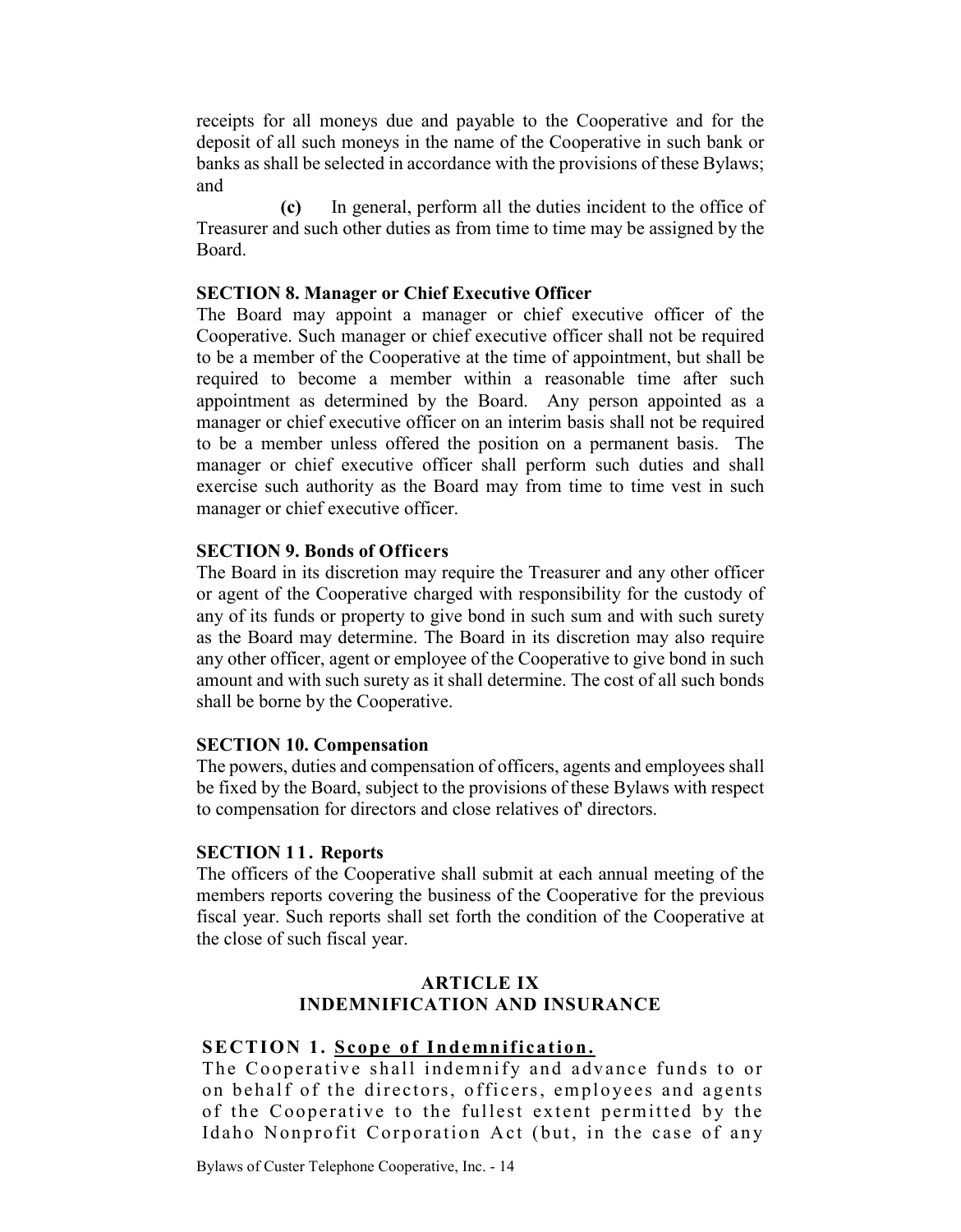amendment to the Idaho Nonprofit Corporation Act, only to the extent that such amendment permits the Cooperative to provide broader indemnification rights than the Idaho Nonprofit Corporation Act permitted the Cooperative to provide prior to such amendment).

## **SECTION 2. Mandatory Indemnification of Directors.**

The Cooperative shall indemnify a director who was wholly successful, on the merits or otherwise, in the defense of any proceeding to which he or she was a party because he or she was a director of the Cooperative against reasonable expenses incurred by him or her in connection with the proceeding.

## **SECTION 3.**

# **Insurance Coverage**

The Cooperative may purchase and maintain insurance on behalf of any person who is or was a Board member, officer, employee or agent of the Cooperative, or who is or was serving at the request of the Cooperative as a Board member, officer, employee or agent of another cooperative, association, corporation, partnership, joint venture, trust or other enterprise, against any liability asserted against such person and incurred by such person in any such capacity, or arising out of the status of such person as such, whether not the Cooperative would have the power to indemnify such person against such liability under the provisions of this Article.

## **ARTICLE X NON-PROFIT OPERATION**

## **SECTION I. Interest or Dividends on Capital Prohibited**

The Cooperative shall at all times be operated on a cooperative nonprofit basis for the mutual benefit of its members. No interest or dividends shall be paid or payable by the Cooperative on any capital furnished by its members.

**SECTION 2. Patronage Capital in Connection with Furnishing Services** In the furnishing of Services the Cooperative's operation shall be so conducted that all members will, through their patronage, furnish capital for the Cooperative. In order to induce patronage and to assure that the Cooperative will operate on a nonprofit basis, the Cooperative is obligated to account on a patronage basis to all its members for all amounts received and receivable from the furnishing of Services in excess of operating costs and expenses properly chargeable against the furnishing of Services. All such amounts in excess of operating costs and expenses at the moment of receipt by the Cooperative are received with the understanding that they are furnished by the members as capital. The Cooperative is obligated to pay by credits to a capital account for each member all such amounts in excess of operating costs and expenses. The books and records of the Cooperative shall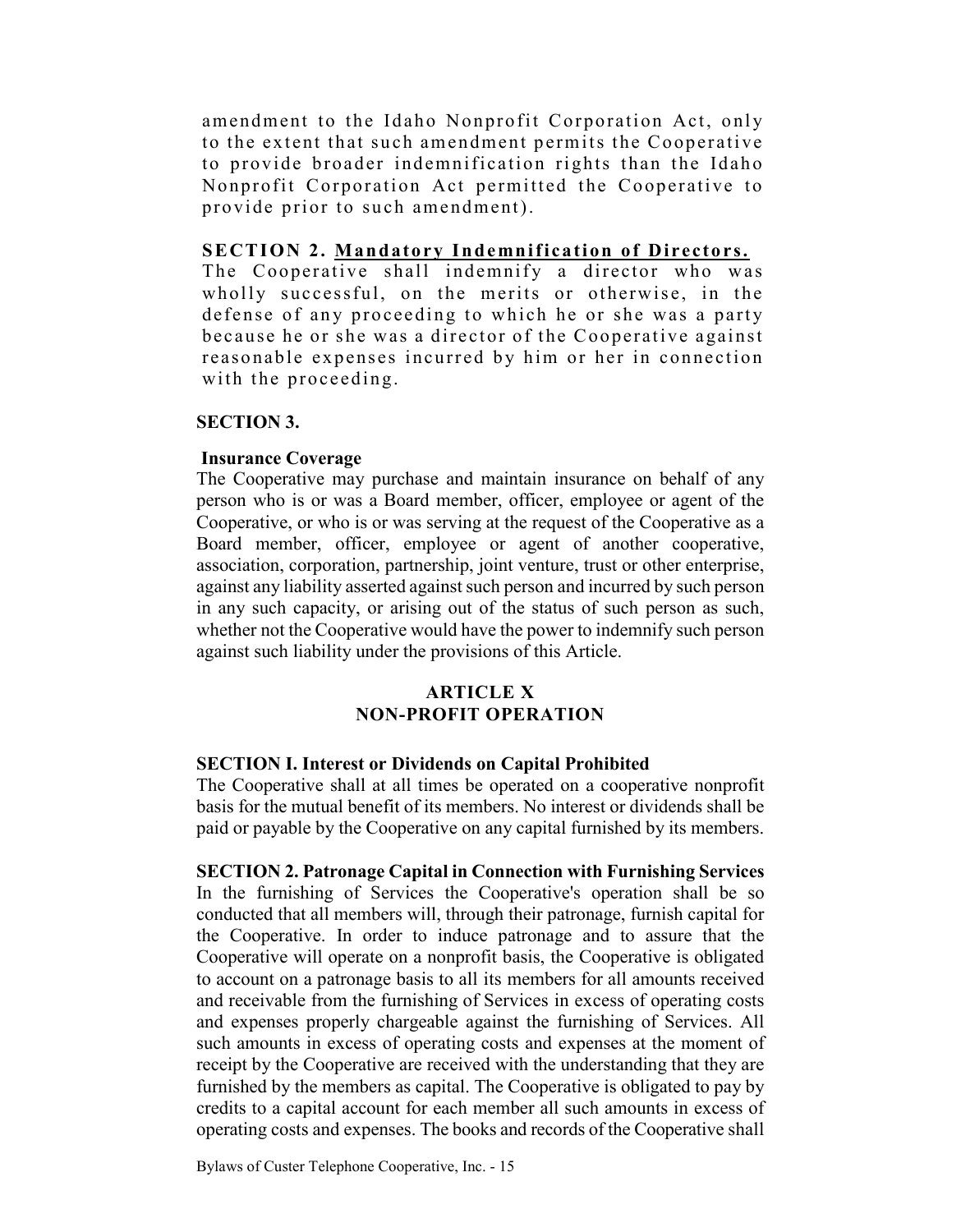be set up and kept in such a manner that at the end of each fiscal year the amount of capital, if any, so furnished by each member is clearly reflected and credited in an appropriate record to the capital account of each member, and the Cooperative shall within a reasonable time after the close of the fiscal year notify each member of the amount of capital so credited to such member's account. All such amounts credited to the capital account of any member shall have the same status as though they had been paid to the member in cash in pursuance of a legal obligation to do so and the member had then furnished the Cooperative corresponding amounts for capital.

All other amounts received by the Cooperative from its operations in excess of costs and expenses shall, insofar as permitted by law, be (a) used to offset any losses incurred during the current or any prior fiscal year and (b) to the extent not needed for that purpose, allocated to its members on a patronage basis and any amount so allocated shall be included as part of the capital credited to the amounts of members, as herein provided.

In the event of dissolution or liquidation of the Cooperative, after all outstanding indebtedness of the Cooperative shall have been paid, outstanding capital credits shall be retired without priority on a pro rata basis before any payments are made on account of property rights of a member. If, at any time prior to dissolution or liquidation, the Board shall determine that the financial condition of the Cooperative will not be impaired thereby, the capital credited to members' accounts may be retired in full or in part. Any such retirements of capital shall be made in order of priority according to the year in which the capital was furnished and credited, the capital first received by the Cooperative being first retired,

Capital credited to the account of each member shall be assignable only on the books of the Cooperative pursuant to written instructions from the assignor unless the Board, acting under policies of general application, shall determine otherwise.

Notwithstanding any other provision of these Bylaws, the Board at its discretion, shall have the power at any time upon the death of any member, if the legal representatives of such member's estate shall request in writing that the capital otherwise be retired under the provisions of these Bylaws, to retire capital credited to any such member immediately upon such terms and conditions as the Board, acting under policies of general application, and the legal representatives of such member's estate shall agree upon; provided, however, that the financial condition of the Cooperative will not be impaired thereby.

# **ARTICLE XI DISPOSITION AND PLEDGING OF PROPERTY**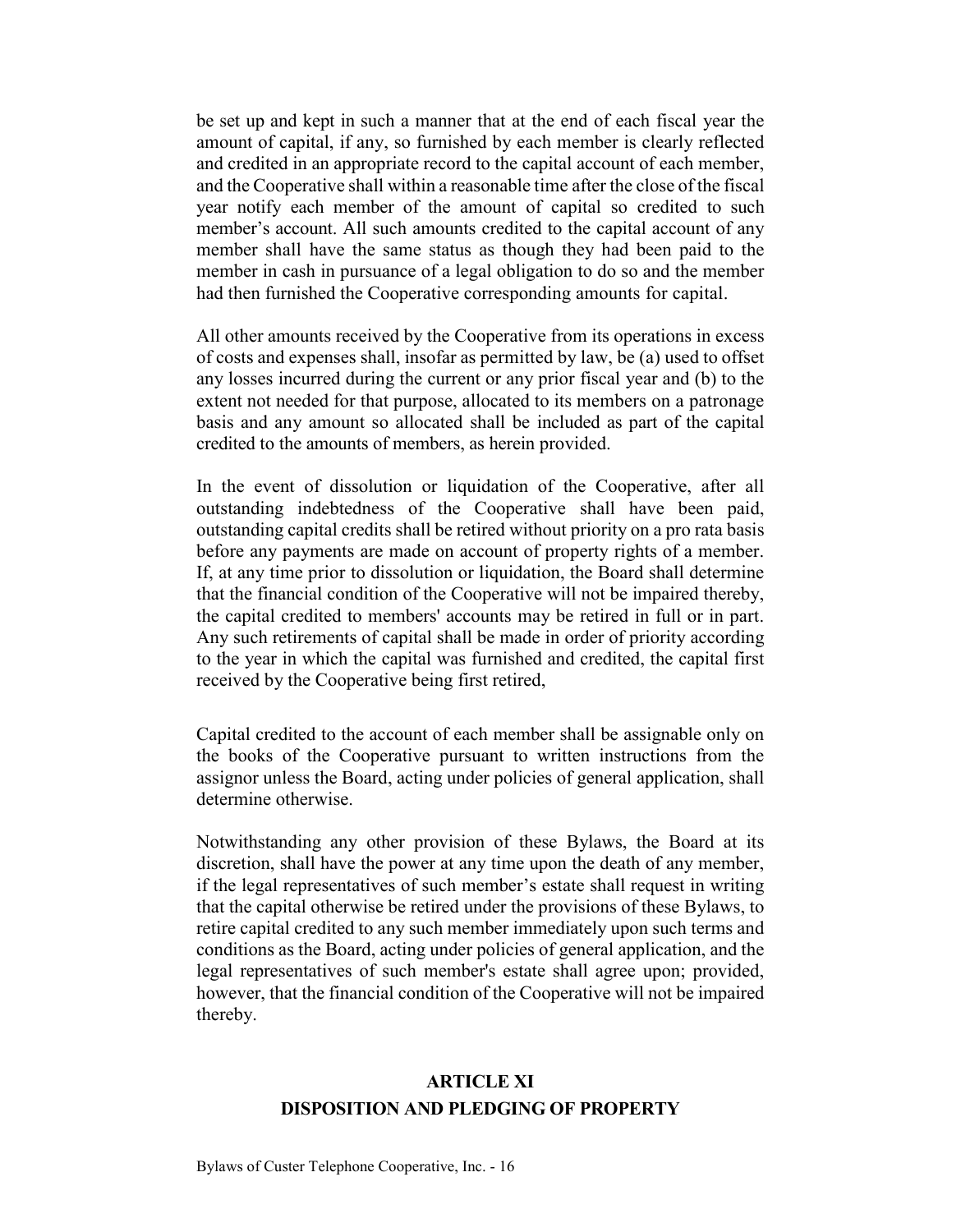# **DISSOLUTION AND DISTRIBUTION OF SURPLUS ASSETS UPON DISSOLUTION**

#### **SECTION 1. Disposition and Pledging of Property**

The Cooperative may not sell, lease or otherwise dispose of all or any substantial portion of its total assets unless such sale, lease or other disposition or encumbrance is authorized at a duly called special meeting of the members at which a quorum is present by the affirmative vote of no less than least two-thirds (2/3) of the total members of the Cooperative; provided, however, the Board shall have full power and authority to borrow monies from any source and in any such amounts as the Board may from time to time determine are needed in pursuit of the Cooperative's business purpose and to mortgage or otherwise pledge or encumber any of the Cooperative's property or assets as security therefore, on such terms and conditions as the Board shall determine.

#### **SECTION 2. Dissolution**

The Cooperative may be dissolved by the filing of Articles of Dissolution in a form required by Idaho law.

The Articles of Dissolution and a certified copy or copies thereof shall be filed in the same place as the original Certificate of Incorporation and thereupon the Cooperative shall be deemed to be dissolved.

The Cooperative shall continue for the purpose of paying, satisfying and discharging any existing liabilities or obligations and collecting or liquidating its assets, and doing all other acts required to adjust and wind up its business and affairs, and may sue and be sued in its corporate name.

#### **SECTION 3. Distribution of Assets on Dissolution**

Upon dissolution of the Cooperative, all of its assets shall be liquidated and the proceeds shall be applied and distributed in the following order: First, to the payment of all debts and liabilities of the Cooperative; Second, to the reduction or elimination of the balances of the patronage capital accounts of current and former members, if any, having any patronage capital not previously retired, pro rata in the same proportion as such account balances bear to the aggregate of all account balances; and Third, to all current and former members, insofar as practicable, in proportion to the aggregate patronage of each current and former member during the period of such member's membership.

Any assets remaining after all debts and liabilities of the Cooperative shall have been paid, the Board may donate or provide for the donation of, such surplus to one or more non-profit, charitable or educational organizations that are exempt from federal income taxation.

#### **SECTION 4. Unclaimed Property**

Bylaws of Custer Telephone Cooperative, Inc. - 17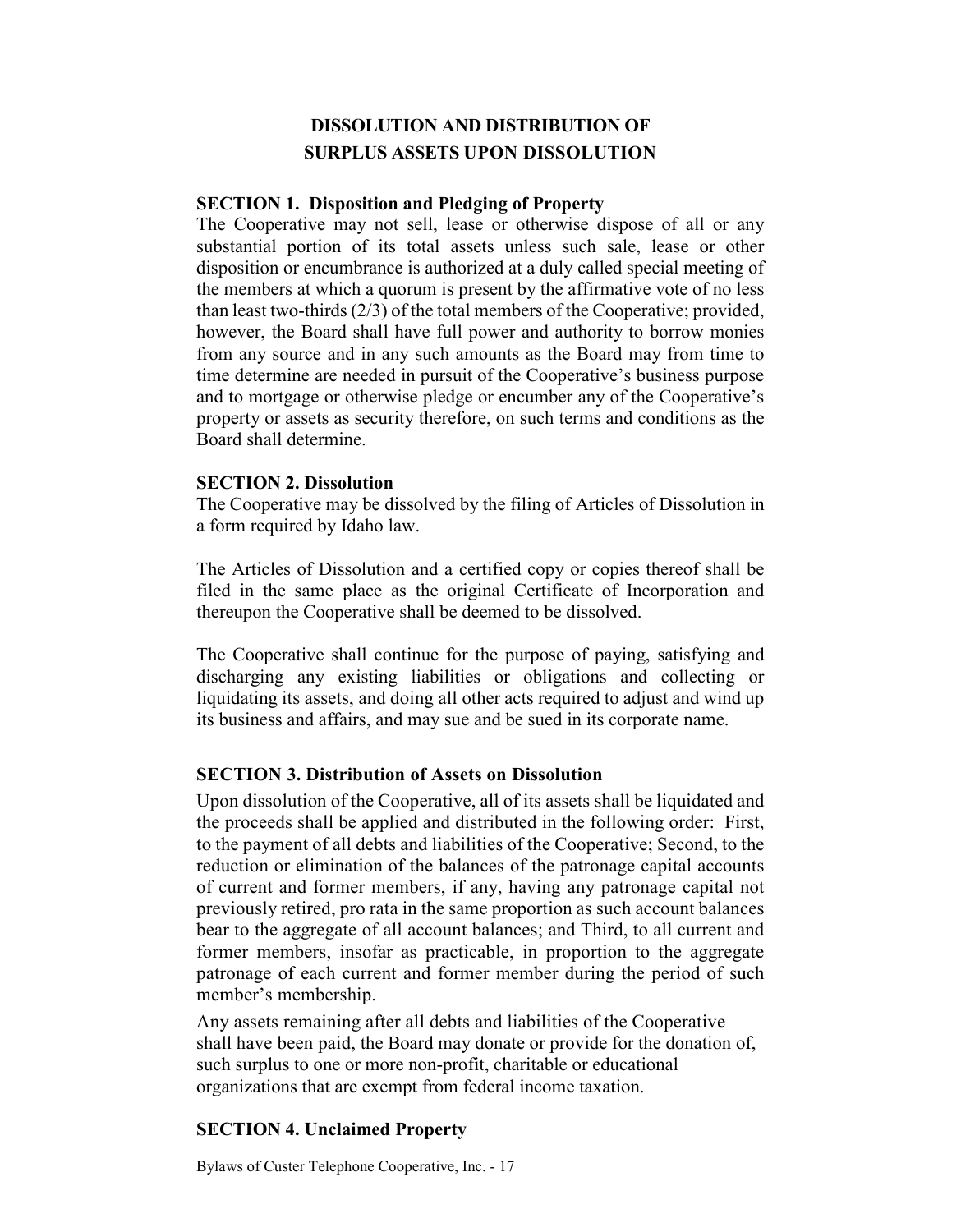Any funds held for the account of any member or former member who cannot be found shall be disposed of in accordance with the Idaho Unclaimed Property Act and the Board's policies of general application.

#### **ARTICLE XII**

### **SEAL**

The corporate seal of the Cooperative shall be in the form of a circle and shall have inscribed thereon the name of the Cooperative and the words "Corporate Seal, Idaho".

# **ARTICLE XIII FINANCIAL TRANSACTIONS**

#### **SECTION I. Contracts**

Except as otherwise provided in these Bylaws, the Board may authorize any officer or officers, agent or agents to enter into any contract or execute and deliver any instrument in the name and on behalf of the Cooperative, and such authority may be general or confined to specific instances.

#### **SECTION 2. Checks, Drafts, etc**

All checks, drafts or other orders for the payment of money, and all notes, bonds or other evidences of indebtedness issued in the name of the Cooperative shall be signed by such officer or officers, agent or agents, employee or employees of the Cooperative and in such manner as shall from time to time be determined by resolution of the Board.

#### **SECTION 3. Deposits**

All funds of the Cooperative shall be deposited from time to time to the credit of the Cooperative in such bank or banks as the Board may select.

#### **SECTION 4. Fiscal Year**

The fiscal year of the Cooperative shall begin on the first day of January of each year and shall end on the thirty-first day of December of the same year.

# **ARTICLE X I V MISCELLANEOUS**

## **SECTION 1. Membership in Other Organizations**

The Board shall have the power to authorize the Cooperative to become a member of, participate in, or purchase stock or other ownership interest in any profit or non-profit association, corporation, partnership, limited liability company, joint venture or other organization if the Board finds that such action will serve the interests of the members.